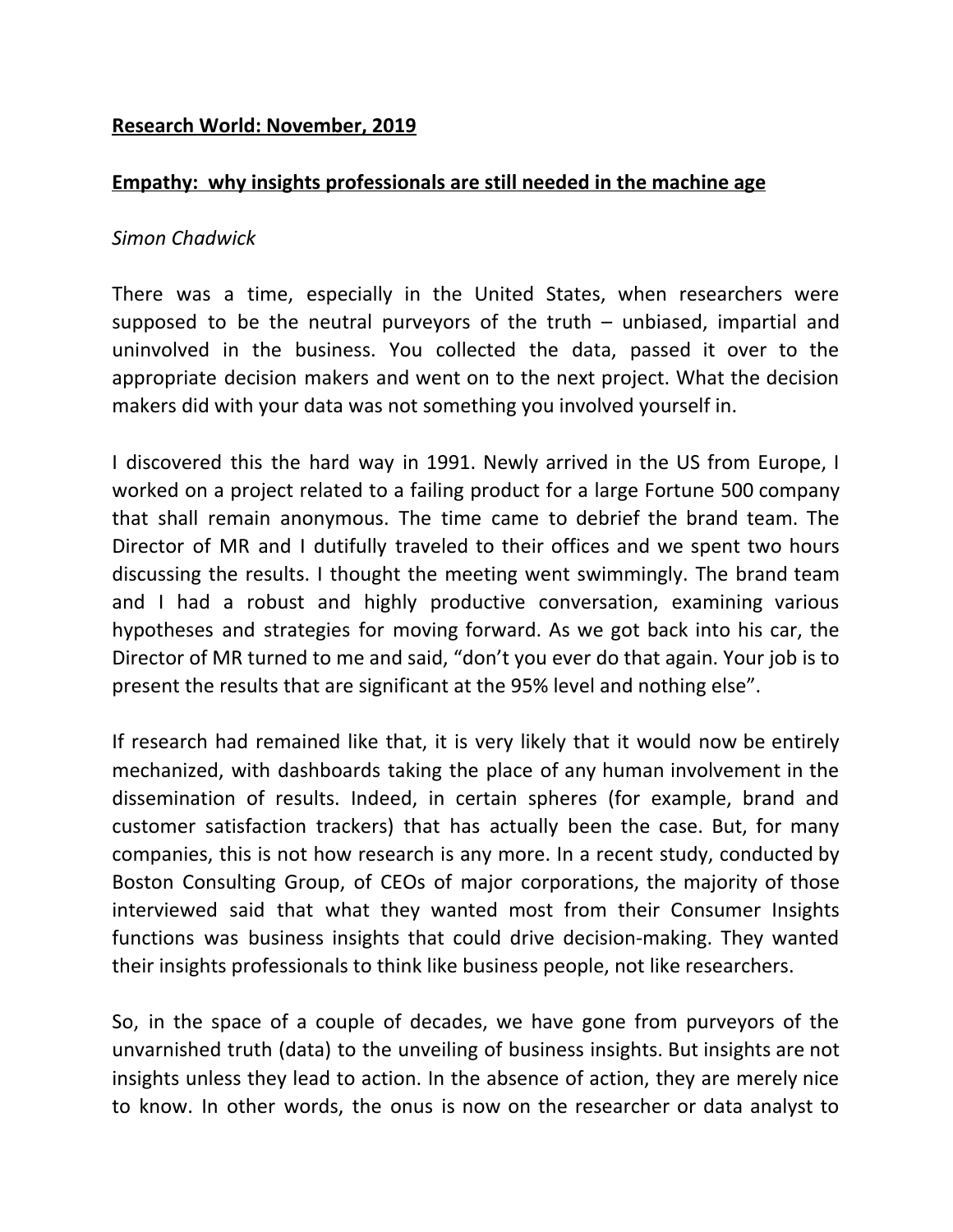ensure that the insights they uncover have actual *impact.* However, for many that it is easier said than done. How does an insights professional in a major organization actually ensure that the insights that he or she delivers really do have impact?

# **From data to insights to impact**

This is a question that leaders of corporate insights functions have been grappling with more and more recently. In essence, it boils down to "what talent mix and skills sets do I need to maximize impact?". Invariably, consulting skills come front and center, as do communication skills and story-telling. The researcher must also be a consultant or, if that is not feasible, the insights function talent mix must include consultants. This means establishing credibility not only as a researcher or analyst but also as a business person who, in possession of evidence, is able to engage with senior management as an equal and discuss with them the business implications of a particular set of insights.

That in turn means that not only must the researcher-consultant really know the business well, but they also have to have the ability to frame the questions being asked of the data (whether primary research or secondary analytics) in full knowledge and understanding of the business issue at hand. This today is still one of the Achilles Heels of research as, all too often, the stakeholders in any given project might not know or be able to articulate the business issue themselves. The researcher-consultant needs therefore also to be a forensic detective to get to the bottom of the business issue and to gain full understanding of its implications.

Again using forensic skills, our intrepid researcher-consultant will then need to synthesize (as opposed to merely analyze) the data to uncover the insights held within the data. From there, his or her role morphs into great communicator and influencer. (This is where traditional researchers spin in their graves). For, now knowing the insights in her possession and their implications for the business as a whole, the researcher-consultant needs to communicate both to decision-makers with a view to delivering impact.

For many researchers brought up in the traditional mold, this too presents its challenges. Used to delivering all the data (often in 100-page, densely packed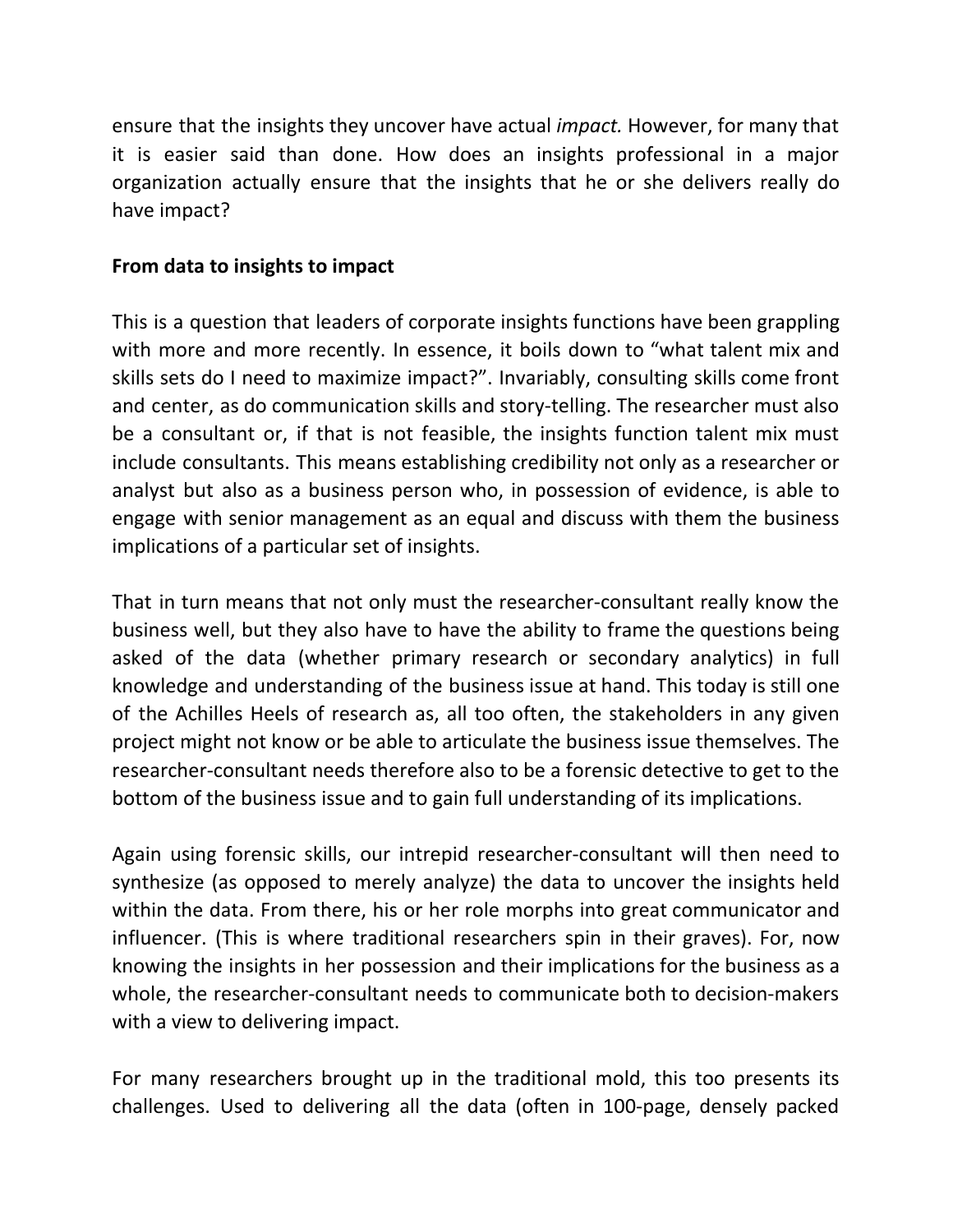Powerpoint slides), the communicator-influencer-consultant-researcher now needs to impart not only the key insights but their implications in a crisp, 10-slide presentation. For, as a wise CMO said nearly a decade ago, the presentation should last ten minutes, the conversation should go on for hours.

Throughout this entire process, however, there is one attribute or skill that our hero needs above all; an attribute so key that, without it, his or her endeavors will invariably fail. That attribute is empathy. Empathy is what ultimately converts data into insights; and empathy is what allows insights to have impact.

## **Empathy: the secret sauce to gaining impact**

Without empathy, the researcher will have a hard time really understanding the underlying business issue. Such understanding comes not only from comprehending the numbers behind an issue, but also the implications that the results of any given outcome might have for decision makers and stakeholders personally. Would a particular outcome have consequences for the manager requesting the research? Would it place key stakeholders, such as the CMO, in an awkward position? What's riding on the decisions being taken as a result of the insights being delivered? The researcher needs to understand all of this, as it will influence how the implications of the research should be presented.

Similarly, it takes empathy and an understanding of how human beings function to be able to join the dots in synthesis. Are we dealing with System 1 or System 2 thinking? What tangential factors are consumers involved with that guides their decision-making? (In my example from 1991 above, the single most important tangential factor was, in fact, corruption, which posed enormous ethical challenges for the brand team I was advising). What factors that we can't directly measure are leading to choices that might seem irrational? In markets such as pharmaceuticals, such factors can play an enormous role in choices such as compliance with prescription advice from doctors. Knowledge of, and empathy for, such factors is critical in determining whether our insights are true or false.

Finally, without empathy, our attempts at ensuring impact will be severely constrained. If, during the presentation, we don't know why the person at the end of the table with his arms crossed and his defenses up is behaving as he is – and if